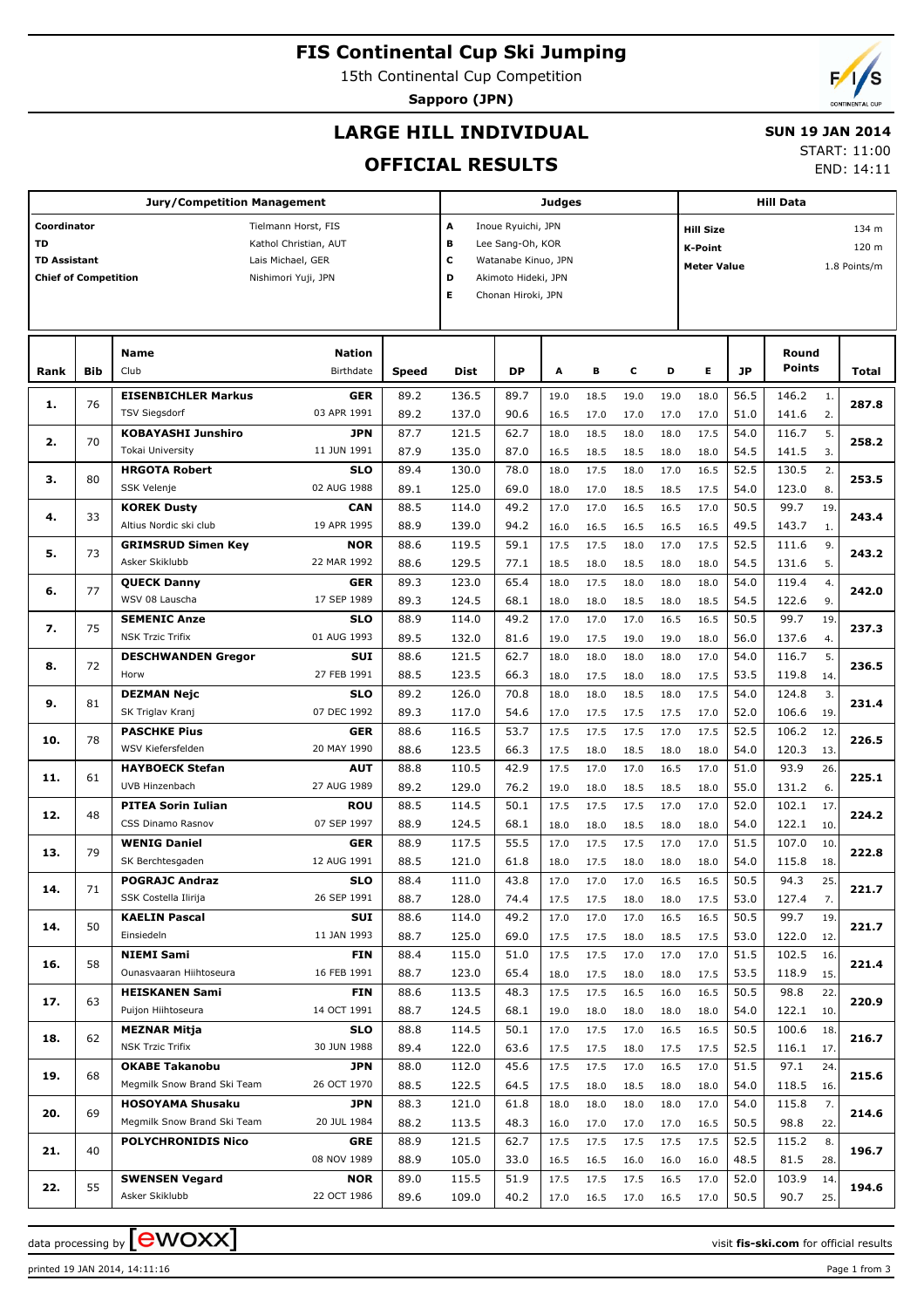# **FIS Continental Cup Ski Jumping**

15th Continental Cup Competition

**Sapporo (JPN)**

# **LARGE HILL INDIVIDUAL**

### **SUN 19 JAN 2014** START: 11:00

## **OFFICIAL RESULTS**

END: 14:11

| Rank | <b>Bib</b> | <b>Name</b><br>Club       | <b>Nation</b><br>Birthdate | <b>Speed</b> | <b>Dist</b> | <b>DP</b> | A    | в    | c    | D    | Е    | <b>JP</b> | Round<br><b>Points</b> |     | Total |  |
|------|------------|---------------------------|----------------------------|--------------|-------------|-----------|------|------|------|------|------|-----------|------------------------|-----|-------|--|
|      |            | <b>HAUER Joachim</b>      | <b>NOR</b>                 | 87.5         | 111.0       | 43.8      | 17.0 | 17.5 | 16.5 | 16.5 | 16.5 | 50.0      | 93.8                   | 27. |       |  |
| 23.  | 66         | Bekkelaget SK             | 02 FEB 1991                | 87.9         | 113.5       | 48.3      | 17.5 | 17.0 | 17.0 | 17.0 | 16.5 | 51.0      | 99.3                   | 21. | 193.1 |  |
|      | 64         | <b>ZUPANCIC Miran</b>     | <b>SLO</b>                 | 87.3         | 109.0       | 40.2      | 17.0 | 17.0 | 16.0 | 16.0 | 16.5 | 49.5      | 89.7                   | 29. | 191.7 |  |
| 24.  |            | SK Zagorje                | 11 NOV 1989                | 87.7         | 115.0       | 51.0      | 17.0 | 17.0 | 17.0 | 16.5 | 17.5 | 51.0      | 102.0                  | 20. |       |  |
| 25.  | 49         | <b>ALEXANDER Nicholas</b> | <b>USA</b>                 | 88.8         | 117.0       | 54.6      | 17.5 | 17.0 | 17.5 | 17.0 | 17.5 | 52.0      | 106.6                  | 11. | 190.9 |  |
|      |            | Lebanon Outing Club       | 24 AUG 1988                | 88.4         | 106.0       | 34.8      | 17.0 | 17.0 | 16.0 | 16.0 | 16.5 | 49.5      | 84.3                   | 27. |       |  |
| 26.  | 37         | <b>ZAPOTOCZNY Andrzej</b> | <b>POL</b>                 | 88.4         | 113.0       | 47.4      | 17.5 | 17.0 | 16.5 | 16.5 | 17.0 | 50.5      | 97.9                   | 23. | 187.1 |  |
|      |            | <b>AZS ZAKOPANE</b>       | 16 OCT 1991                | 88.8         | 109.0       | 40.2      | 16.0 | 16.5 | 16.5 | 16.5 | 16.0 | 49.0      | 89.2                   | 26. |       |  |
| 27.  | 43         | <b>TOROK Eduard</b>       | <b>ROU</b>                 | 88.3         | 110.5       | 42.9      | 16.5 | 17.0 | 16.5 | 16.5 | 16.0 | 49.5      | 92.4                   | 28. | 183.9 |  |
|      |            | CSS Dinamo Rasnov         | 02 MAY 1997                | 88.7         | 110.0       | 42.0      | 16.0 | 17.0 | 17.0 | 16.5 | 16.0 | 49.5      | 91.5                   | 24. |       |  |
| 28.  | 74         | <b>GEIGER Karl</b>        | <b>GER</b>                 | 88.7         | 108.5       | 39.3      | 17.0 | 17.0 | 16.5 | 16.0 | 16.5 | 50.0      | 89.3                   | 30. | 182.3 |  |
|      |            | SC Oberstdorf             | 11 FEB 1993                | 88.8         | 110.0       | 42.0      | 17.0 | 17.0 | 17.0 | 16.5 | 17.0 | 51.0      | 93.0                   | 23. |       |  |
| 29.  | 30         | <b>LAMB Chris</b>         | <b>USA</b>                 | 88.3         | 116.5       | 53.7      | 17.5 | 17.0 | 17.5 | 17.0 | 16.5 | 51.5      | 105.2                  | 13. | 181.7 |  |
|      |            | Andover Outing Club       | 21 JUN 1989                | 88.8         | 102.5       | 28.5      | 16.0 | 16.5 | 16.0 | 16.0 | 16.0 | 48.0      | 76.5                   | 30. |       |  |
| 30.  | 67         | <b>PUNGERTAR Matiaz</b>   | <b>SLO</b>                 | 88.3         | 115.5       | 51.9      | 17.0 | 17.0 | 17.0 | 16.5 | 17.0 | 51.0      | 102.9                  | 15. | 173.7 |  |
|      |            | <b>SSK Menges</b>         | 14 AUG 1990                | 88.9         | 101.0       | 25.8      | 15.0 | 15.0 | 15.0 | 14.5 | 15.0 | 45.0      | 70.8                   | 31. |       |  |
| 31.  | 65         | <b>MAYLAENDER Jan</b>     | <b>GER</b>                 | 88.7         | 108.5       | 39.3      | 17.0 | 17.0 | 16.5 | 16.5 | 16.5 | 50.0      | 89.3                   | 30. | 170.3 |  |
|      |            | SC Degenfeld              | 29 MAR 1992                | 88.8         | 105.0       | 33.0      | 16.0 | 17.0 | 16.0 | 16.0 | 15.5 | 48.0      | 81.0                   | 29. |       |  |

|     | Not qualified for final round |                                               |                           |               |       |      |      |      |      |      |      |      |      |      |
|-----|-------------------------------|-----------------------------------------------|---------------------------|---------------|-------|------|------|------|------|------|------|------|------|------|
| 32. | 36                            | <b>MIETUS Grzegorz</b><br><b>AZS ZAKOPANE</b> | <b>POL</b><br>20 FEB 1993 | 88.7          | 108.0 | 38.4 | 16.5 | 16.5 | 16.0 | 16.0 | 16.5 | 49.0 |      | 87.4 |
|     |                               | <b>LEJA Krzysztof</b>                         | <b>POL</b>                |               |       |      |      |      |      |      |      |      |      |      |
| 33. | 35                            | <b>AZS ZAKOPANE</b>                           | 21 FEB 1996               | 88.1          | 107.0 | 36.6 | 16.0 | 16.5 | 16.0 | 16.0 | 16.5 | 48.5 |      | 85.1 |
|     |                               | <b>BARTOL Gasper</b>                          | <b>SLO</b>                |               |       |      |      |      |      | 16.0 |      |      |      |      |
| 34. | 42                            | SSK Sam Ihan                                  | 27 SEP 1991               | 88.0          | 106.0 | 34.8 | 16.0 | 17.0 | 16.0 |      | 16.0 | 48.0 |      | 82.8 |
| 35. | 54                            | <b>KLINGA Sebastian</b>                       | <b>FIN</b>                | 88.5<br>105.0 | 33.0  | 16.5 | 17.0 | 16.0 | 16.0 | 16.5 | 49.0 |      | 82.0 |      |
|     |                               | Lahden Hiihtoseura                            | 26 APR 1992               |               |       |      |      |      |      |      |      |      |      |      |
| 35. | 31                            | <b>MAYER Nicolas</b>                          | <b>FRA</b>                | 88.2          | 105.0 | 33.0 | 16.5 | 17.0 | 16.0 | 16.0 | 16.5 | 49.0 |      | 82.0 |
|     |                               | Courchevel                                    | 06 OCT 1990               |               |       |      |      |      |      |      |      |      |      |      |
| 37. | 34                            | <b>ZMORAY Tomas</b>                           | <b>SVK</b>                | 87.6          | 105.5 | 33.9 | 16.0 | 16.5 | 16.0 | 16.0 | 16.0 | 48.0 |      | 81.9 |
|     |                               | VSC Dukla B.Bystrica                          | 26 JUL 1989               |               |       |      |      |      |      |      |      |      |      |      |
| 38. | 44                            | <b>KANG Chil-ku</b>                           | <b>KOR</b>                | 88.1          | 104.0 | 31.2 | 16.5 | 17.0 | 16.5 | 16.0 | 16.5 | 49.5 |      | 80.7 |
|     |                               | High1 Resort                                  | 08 AUG 1984               |               |       |      |      |      |      |      |      |      |      |      |
| 39. | 52                            | <b>EGGENHOFER Markus</b>                      | <b>AUT</b>                | 88.7          | 104.0 | 31.2 | 16.5 | 16.5 | 16.0 | 16.0 | 16.5 | 49.0 |      | 80.2 |
|     |                               | SC Bischofshofen                              | 11 DEC 1987               |               |       |      |      |      |      |      |      |      |      |      |
| 40. | 57                            | <b>SATO Yukiya</b>                            | <b>JPN</b>                | 87.9          | 104.0 | 31.2 | 16.5 | 16.5 | 16.0 | 16.0 | 16.0 | 48.5 |      | 79.7 |
|     |                               | Sapporo Nihon Univ. High School               | 19 JUN 1995               |               |       |      |      |      |      |      |      |      |      |      |
| 41. | 59                            | <b>CHOI Seou</b>                              | <b>KOR</b>                | 87.8          | 103.5 | 30.3 | 16.5 | 16.5 | 16.0 | 16.0 | 16.5 | 49.0 |      | 79.3 |
|     |                               | High1 Resort                                  | 03 DEC 1982               |               |       |      |      |      |      |      |      |      |      |      |
| 42. | 56                            | <b>GRIGOLI Marco</b>                          | <b>SUI</b>                | 88.1          | 103.0 | 29.4 | 16.5 | 16.5 | 16.0 | 16.0 | 16.0 | 48.5 |      | 77.9 |
|     |                               | Alpina St. Moritz                             | 27 APR 1991               |               |       |      |      |      |      |      |      |      |      |      |
| 43. | 25                            | <b>BIELA Stanislaw</b>                        | <b>POL</b>                | 88.5          | 102.5 | 28.5 | 16.0 | 16.5 | 16.0 | 16.5 | 16.0 | 48.5 |      | 77.0 |
|     |                               | UKS SOLTYSIANIE STARE BYSTR                   | 02 APR 1994               |               |       |      |      |      |      |      |      |      |      |      |
| 44. | 46                            | <b>JOHNSON Anders</b>                         | <b>USA</b>                | 88.7          | 101.5 | 26.7 | 16.5 | 16.5 | 16.0 | 15.5 | 16.0 | 48.5 |      | 75.2 |
|     |                               |                                               | 23 APR 1989               |               |       |      |      |      |      |      |      |      |      |      |
| 44. | 32                            | <b>RUTKOWSKI Lukasz</b>                       | <b>POL</b>                | 87.4          | 101.5 | 26.7 | 16.5 | 17.0 | 16.0 | 16.0 | 16.0 | 48.5 |      | 75.2 |
|     |                               | TS Wisla Zakopane                             | 22 JAN 1988               |               |       |      |      |      |      |      |      |      |      |      |
| 46. | 45                            | <b>EGLOFF Pascal</b>                          | <b>SUI</b>                | 88.4          | 100.0 | 24.0 | 16.5 | 16.5 | 16.0 | 16.0 | 16.0 | 48.5 |      | 72.5 |
|     |                               | Grabserberg                                   | 08 AUG 1992               |               |       |      |      |      |      |      |      |      |      |      |
| 46. | 39                            | <b>ROWLEY Matthew</b>                         | <b>CAN</b>                | 87.8          | 100.0 | 24.0 | 16.5 | 16.5 | 15.5 | 16.0 | 16.0 | 48.5 |      | 72.5 |
|     |                               | Altius Nordic Ski Club                        | 04 JUN 1993               |               |       |      |      |      |      |      |      |      |      |      |

data processing by **CWOXX**  $\blacksquare$